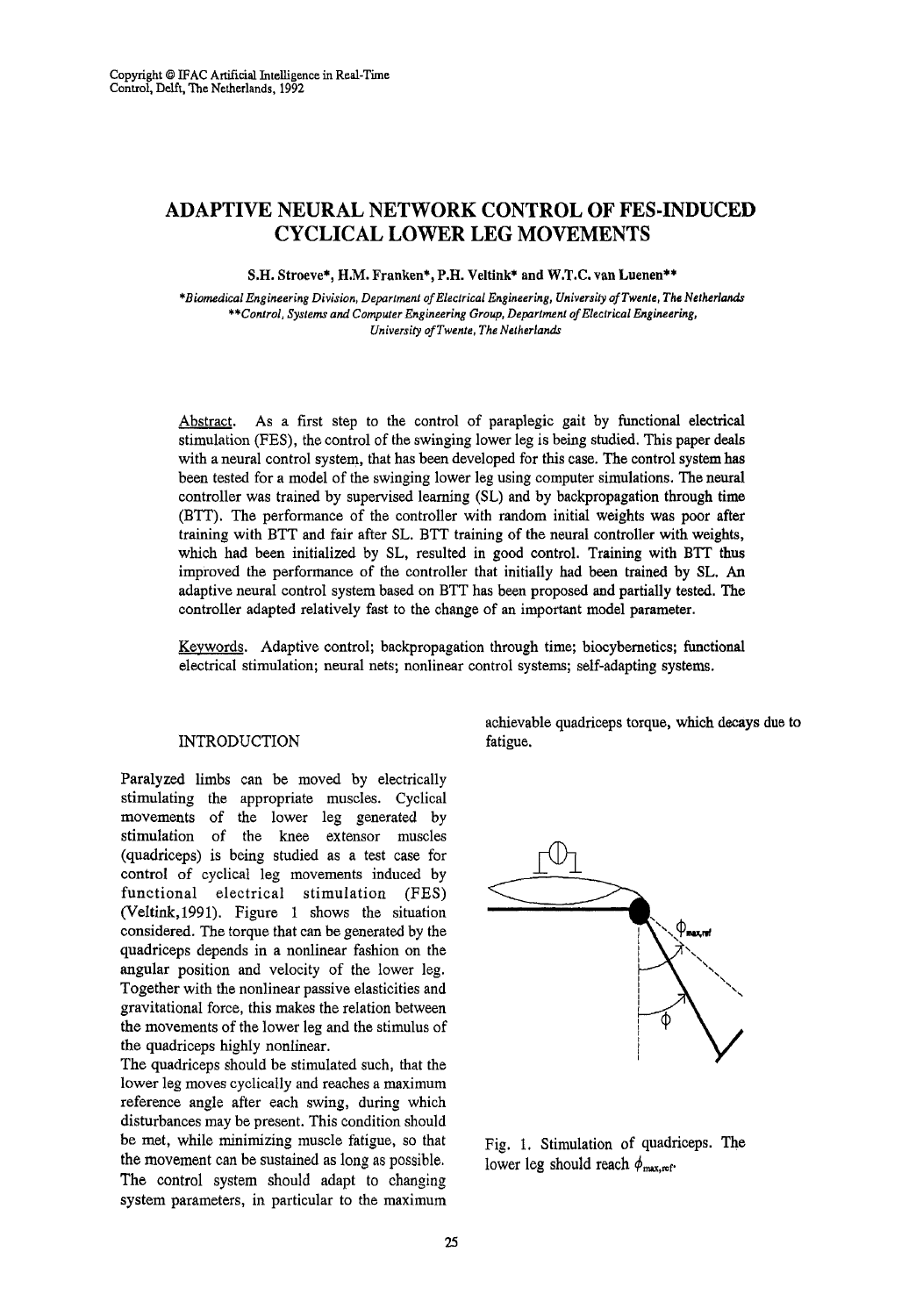## METHODS

### Model

The electrical stimulation parameters are comprised in one stimulus variable u lying in the interval [0,1], '0' being no and '1' maximal stimulation of the quadriceps. A model that describes the relation between stimulus u and angular position and velocity of the lower leg has been based on literature (Davy and Audu, 1987; Winters and Stark, 1985, 1987; Yamaguchi, 1989). The model, which holds the nonlinear relations mentioned in the introduction, contains three state variables (activation of quadriceps N, angle  $\phi$  and angular velocity  $\omega$ ), one input variable (stimulus u) and two output variables (angle  $\phi$  and angular velocity *w).* All model parameters will be assumed constant, except the maximum torque  $M_{\text{max}}$ , which decays due to fatigue.

#### Cost Function

The quadriceps should be stimulated such, that the lower leg reaches a maximum reference angle after each swing, while minimizing muscle fatigue. This goal is comprised in the following cost function:

$$
J = (\phi(T) - \phi_{\text{max,ref}})^2 + \alpha \int_0^T u^2 dt \tag{1}
$$

, where T is the end time of one cycle,  $\phi_{\text{max,ref}}$  is the maximum reference angle and  $\alpha$  is a factor which controls the ratio between the two cost components. It is assumed that fatigue is related to the time integral of the quadratic stimulus. The value chosen for  $\phi_{\text{max,ref}}$  is 45°.

The use of an artificial neural network (ANN) as a controller for this system has been evaluted. A two layer feedforward network with two inputs, 50 neurons in the hidden layer and one output has been used. No thresholds have been used. The transfer functions are sigmoid functions:

$$
\eta(\xi) = \frac{0.3}{1 + \exp(-\xi)}\tag{2}
$$

The angular position and velocity of the lower leg are input signals, the stimulus is output. The controller ideally generates the optimal stimulus (which results in minimal costs), that exists for each position-velocity pair. If the optimal mapping of a sufficient large part of state space has been captured by the controller, disturbances, which



Fig. 2. Optimal trajectories for a range of begin angles. Subsequent dots are 0.01 sec apart from each other. With each position-velocity pair corresponds one stimulus u.

cause a deviation from the undisturbed optimal path, can be compensated for in an optimal way. It follows from the model and the minimal stimulus restriction of the cost function, that no stimulus should occur during the backward swing. Therefore the neural controller needs only to be trained for positive angular velocities. The controller has been trained for trajectories with begin angles in the range  $-35^\circ$  to  $-5^\circ$ , so that disturbances resulting in deviations of approximately  $\pm 15^{\circ}$  from the undisturbed case are compensated for. Figure 2 shows the optimal trajectories for this range of begin angles. The controller should be able to generate close to optimal stimuli for positionvelocity pairs in the dotted area of fig. 2. Two strategies have been used to train the network: backpropagation through time (BTT) and supervised learning (SL).

#### Neural Network **Backpropagation Through Time (BTT)** Backpropagation Through Time (BTT)

The BTT algorithm will be explained for a general discrete system and cost function:

$$
\mathbf{x}(k+1) = f(\mathbf{x}(k), \mathbf{u}(k))
$$
  
\n
$$
\mathbf{x}(0) = \mathbf{x}_0
$$
 (3)

$$
J = l(\chi(N)) + \sum_{k=0}^{N-1} g(\chi(k), \mu(k), k) \tag{4}
$$

, where  $\underline{x}$  is a n-dimensional state vector,  $\underline{u}$  a mdimensional input vector and the costs are calculated after N timesteps.

Ordered derivatives. The concept of the ordered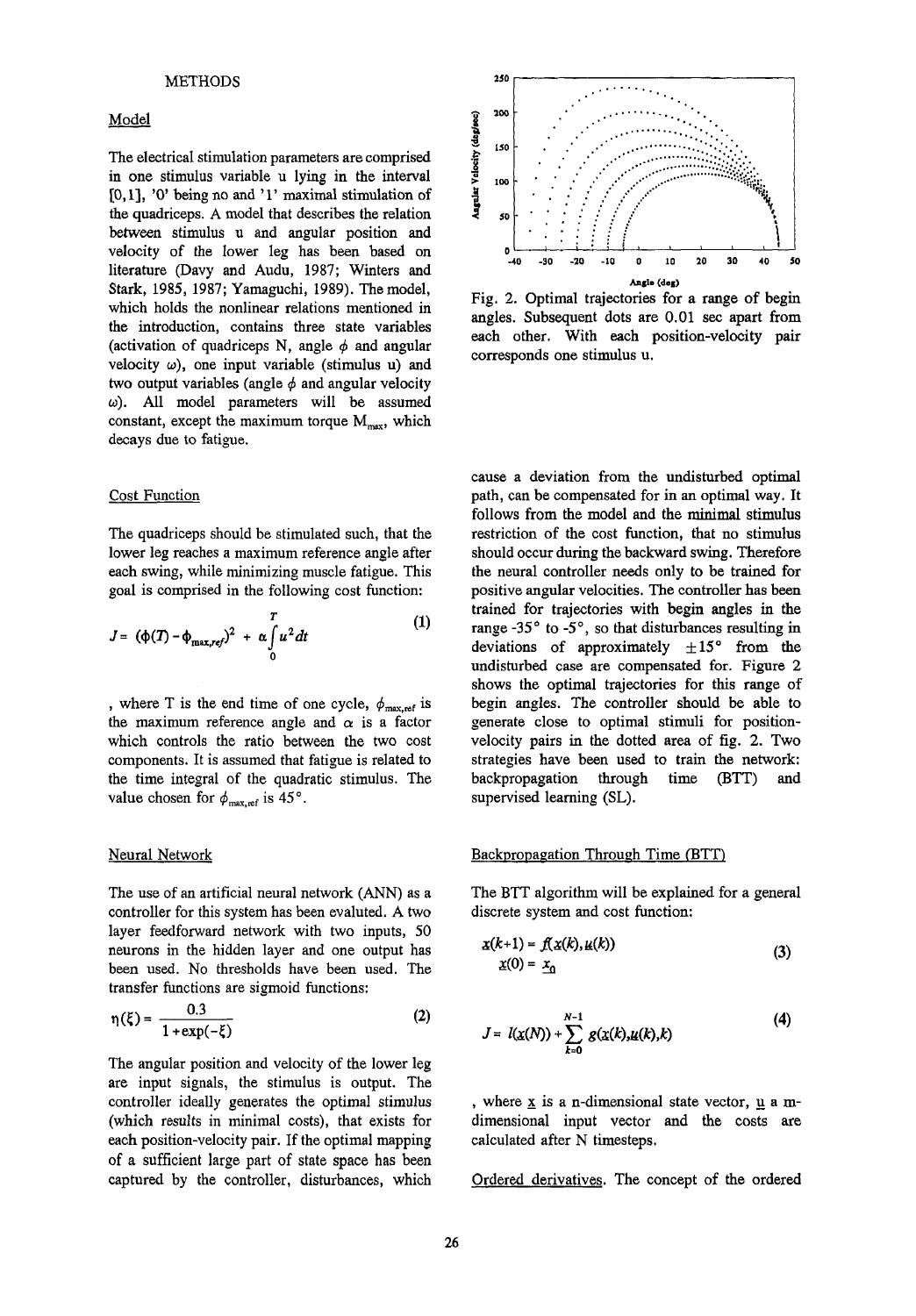derivative as stated by Werbos (1988), will be used here. The conventional partial derivative  $\partial J/\partial x_i(k)$ refers to the direct causal impact of  $x_i(k)$  on J, while the ordered derivative  $\partial^+ J/\partial x_i(k)$  (notice the plus sign) refers to the total causal impact, including both direct and indirect effects. Dynamic feedback is defined as the use of the chain rule for ordered derivatives, in order to calculate the derivatives of J with respect to the system variables. The following recursive relations hold for (3) and (4):

$$
k = N: \quad \frac{\partial^* J}{\partial x_i(N)} = \frac{\partial l(\underline{x}(N))}{\partial x_i(N)} \qquad i = 1..n \tag{5}
$$

*k<N:*

$$
k < N:
$$
\n
$$
\frac{\partial^* J}{\partial x_i(k)} = \frac{\partial g(x(k), \mu(k), k)}{\partial x_i(k)} + \sum_{q=1}^n \left( \frac{\partial^* J}{\partial x_q(k+1)} \cdot \frac{\partial x_q(k+1)}{\partial x_i(k)} \right)
$$
\n
$$
\frac{\partial^* J}{\partial u_j(k)} = \frac{\partial g(x(k), \mu(k), k)}{\partial u_j(k)} + \sum_{q=1}^n \left( \frac{\partial^* J}{\partial x_q(k+1)} \cdot \frac{\partial x_q(k+1)}{\partial u_j(k)} \right)
$$
\n
$$
i = 1...n; \quad j = 1...m \tag{6}
$$

BTT algorithm. The BTT algorithm can now be summarized as follows:

++++

REPEAT

- -a- Choose begin state.
- $-b$  Calculate trajectory for times  $k=0...N$ .
- -c- Calculate costs J of this trajectory.
- -d- Calculate the ordered derivatives  $\partial^+ J/\partial x_i(k)$  and  $\partial^+ J/\partial u_i(k)$  for k=N...0 using (5) and (6).
- -e- Calculate the ordered derivatives of the costs with respect to the weights of the neural network *(8+JI8w)* using  $\text{backpropagation} (= \text{dynamic feedback}) \text{ of}$  $\partial^+ J/\partial u$ .
- **-f-** Adapt weights using gradient information *8+Jl8w.*

UNTIL Convergence

++++

The weights were adapted using the average of the ordered derivatives  $\partial^+ J/\partial w$  over N timesteps and the delta-bar-delta rule of Jacobs (1988).

Notice that when the costs only depend on the state  $x$  and not on  $y$ , and no thresholds are used, the gradient information  $\partial^+ J/\partial w$  can also be calculated by forward propagating  $\partial^+J/\partial x_i(k)$  instead of backpropagating  $\partial^+ J/\partial u_i(k)$ . This will not be further examined here.

## Supervised Learning (SL)

The training set consisted of paired values of state (input) and optimal stimulus (output). The optimal stimuli were calculated with an algorithm that resembles the BIT algorithm. After a certain constant begin state has been chosen steps b, c and d of the BIT algorithm were performed, followed by an adaptation of  $u_i(k)$  in the negative direction of  $\partial^+J/\partial u_i(k)$ , until convergence was reached. After the optimal stimuli had been calculated for a range of states, the weights of the network were adapted by the following procedure: (1) backpropagation of  $\partial J'/\partial u$ , with  $J' = \frac{1}{2}(u-u_{\text{out}})^2$  (u: actual stimulus,  $u_{\text{out}}$ ; optimal stimulus), to calculate *aJ'law* for all weights of the network; (2) adaptation of the weights following the delta-bar-delta rule. Notice that the main difference between SL and BIT is, that for SL firstly the optimal stimuli are determined (steps a-d) and secondly the weights are adapted (steps e-f), while in the case of BIT training and optimization are performed simultaneously (steps a-f),

#### RESULTS

## **Training**

The neural controller was trained by BTT and SL. In case of SL the initial weights were randomly chosen, for BTT two cases were tested: random initial weights and initial weights computed by SL.

SL random. Supervised learning of a neural controller with random initial weights resulted in fair control. The total training set consisted of the position-velocity pairs shown in fig. 2 and the corresponding optimal stimuli. Each dataset consisted of five input-output pairs from the total training set. After 250,000 datasets the average costs had been reduced by a factor 10 and remained about constant. Figure 3 shows the performance of the controller after SL. It shows the costs in u (i.e.  $\alpha$ /u<sup>2</sup>dt) and the reached end angle for several begin angles. These data are also given for the optimal control case. The end angle is within  $3°$  of the optimal end angle, stimulus u is too high for low begin angles and too low for high begin angles. The average deviation in the end angle from the reference angle is  $1.83^\circ$ . The average of the costs in u is  $2.93 \times 10^{-4}$ , which is 3% lower than the average of the costs in u for optimal stimuli  $(3.02 \ 10^4)$ . The average of the total costs is 10.6 10<sup>-4</sup>, which is 250% higher than the average of the minimal costs  $(3.05 \ 10^{-4})$ .

BTT random. Several simulations were performed in which neural networks with random initial weights were trained by BTT for a range of begin angles. In all these simulations the resulting networks performed badly. Stimulus u was high when it should be low and low when it should be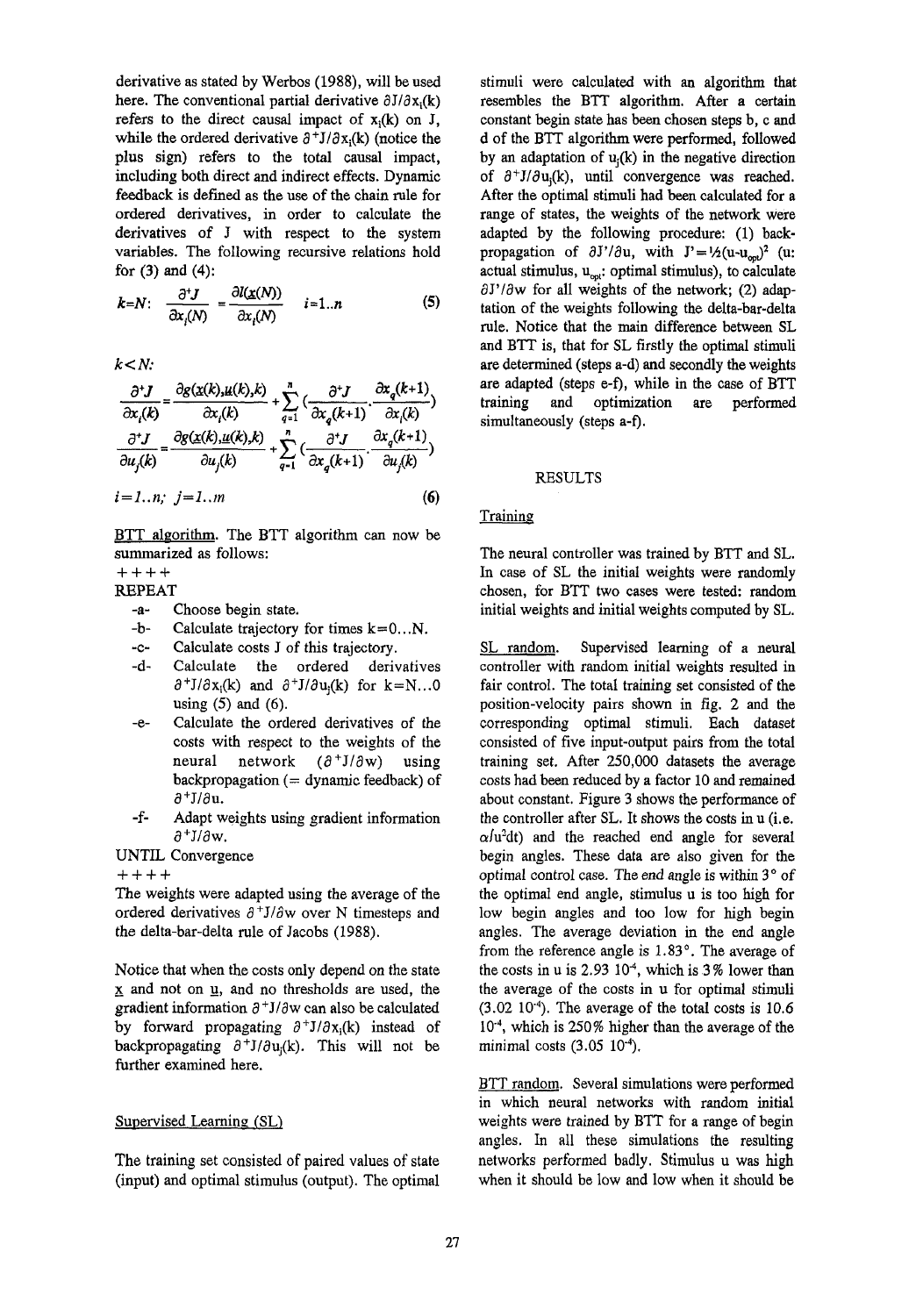

Fig. 3. Performance of controller. The costs in u (non bold) and end angles (bold) for: (a) optimal control, (b) ANN, with random weights, trained by SL random, (c) ANN, with weights initialized by SL, trained by BTT.



Fig. 4a. Cycle without disturbances (u: stimulus, Mq: quadriceps torque, Md: disturbance torque).



Fig. 5a. Cycle with torque disturbance and low begin angle (u: stimulus, Mq: quadriceps torque, Md: disturbance torque).

 $\cdot$ 



Fig. 4b. Cycle without disturbances (angle and velocity).



Fig. 5b. Cycle with torque disturbance and low begin angle (angle and velocity).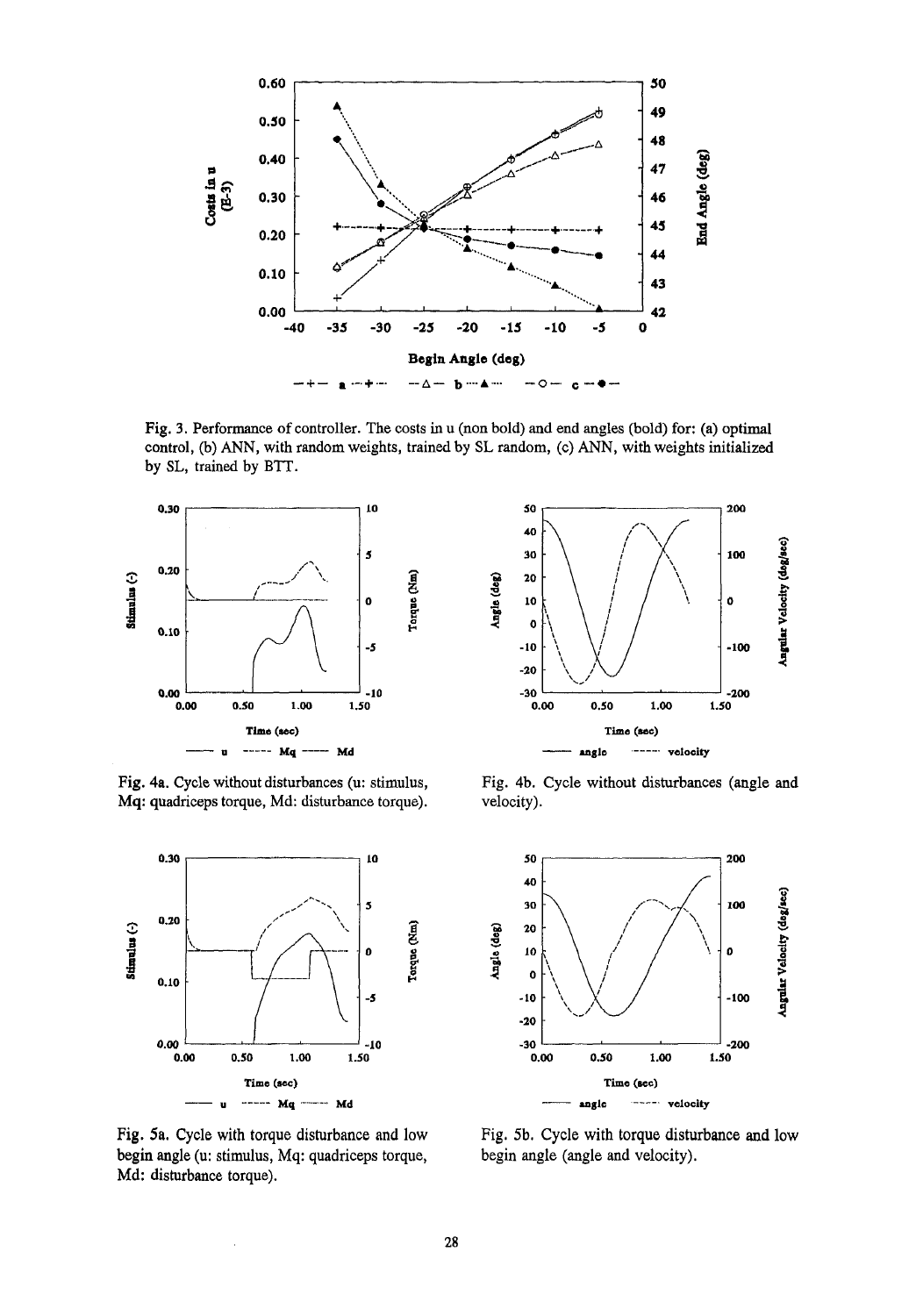high. The costs were more than 2.5 times as high in comparison with a network which was trained by SL. Seemingly the network got 'stuck' in a local minimum of the cost criterion and was not able to find the global minimum.

BTT initialized by SL. Training with BTT of the controller, that had initially been trained by SL, improved its performance. The average costs decreased about a factor two after 76,000 iterations of BTT. Figure 3 shows that the end angle is within 1° deviation from the optimal end angle for begin angles from *-30°* to *-5°.* Only for a begin angle of -35° the deviation is more: 3°. For this begin angle the stimulus should be very small. Because of the averaging property of the neural network, the stimulus u is too large for this begin angle. The costs of the stimulus  $J_u$  are about equal to J<sub>u,opi</sub> for begin angles larger than -25° and absolutely a little larger for lower begin angles. The average deviation in the end angle from the reference angle is *1.00°.* The average of the costs in u is 3.20  $10^{-4}$ , which is 6% higher than the average of the costs in u for optimal stimuli (3.02 10<sup>-4</sup>). The average of the total costs is 5.87  $10^{-4}$ , which is 90% higher than the average of the minimal costs  $(3.05 \ 10^{-4})$ . The performance of the controller is satisfactory, since there is only a small deviation of the end angles from the reference angle and of the costs in u from the minimal costs.

## Performance of Neural Controller

Figures 4 and 5 show two examples of the behaviour of the closed loop system, containing the controller and the model. The neural controller is deactivated (i.e.  $u=0$ ) for negative angular velocities. The system response for one normal cycle without disturbances is shown in fig. 4. At the end of the cycle the starting point has again been reached. Figure 5 shows that the control system is well capable of compensating for an opposing torque during 0.5 second of the forward swing and a -10° deviation from the normal starting point. The maximum angle is only 3° smaller than the reference angle.

## Network Adaptation to Changing Model Parameter

BTT after SL resulted in a better controller, at the cost of a longer training phase. Another advantage of the BTT algorithm is its ability to compensate for changing model parameters directly. This is possible, since a model is used each iteration for the calculation of the gradients  $\partial^+ J/\partial w$ . In the case of SL a whole new training set would have to be

derived in order to account for changing parameters.

In our application one parameter is known to vary significantly with fatigue: the maximum torque  $M_{\text{max}}$ . The network adaptation with BTT after a change in  $M_{\text{max}}$  was therefore investigated.

Step decrease of  $M_{\text{max}}$ .  $M_{\text{max}}$  was decreased 10% (from 50 to 45 Nm), which caused the average end angle to decline from *45.0°* to *43.5°.* After (only) 200 iterations the average costs had decreased 30% and declined almost no more. The average end angle had increased from *43.5°* to *44.8°.*

Quasi ramp decrease of  $M_{\text{max}}$ .  $M_{\text{max}}$  was decreased with 1 Nm per 200 iterations from SO to 25 Nm. Without adaptation of the controller the average end angle decreased from 45° to 36°. With adaptation the average end angle decreased from 45.00to *43.5°.*

## Adaptive Neural Control System

Figure 6 shows a proposal for a configuration of an adaptive neural control system, that is based upon training with BTT. The system consists of two parts: (1) the control and parameter estimation part, (2) the weight adaptation part. The actual controller (neural network 1) is connected in closed loop with the lower leg. Angle information x is fed back to the input of the neural network. The stimulus u is input for both the lower leg and its model. The parameters of model 1 are adapted in response to the difference between the output of the model and the physical system. In subsystem 2 neural network 2 is continuouly being trained by BTT for a range of begin states, so as to update the weights. Actual model parameters are frequently communicated from subsystem 1 to 2 and updated weights from subsystem 2 to 1. The frequency may depend on the rate of change of the model parameters.

## **CONCLUSION**

The computer simulations have shown, that the presented adaptive neural control system configuration, based on BIT, might be a very useful one. The neural controller was well capable of controlling the model of the lower leg for a wide variety of torque disturbances, after it had been trained sequentially by SL and BTT. The controller adapted relatively fast to a changing model parameter. Still for our purposes a faster adaptation is desired. Therefore implementation of the weight adaptation process on transputers is being evaluated. The controller has not as yet been tested experimentally on a human leg.